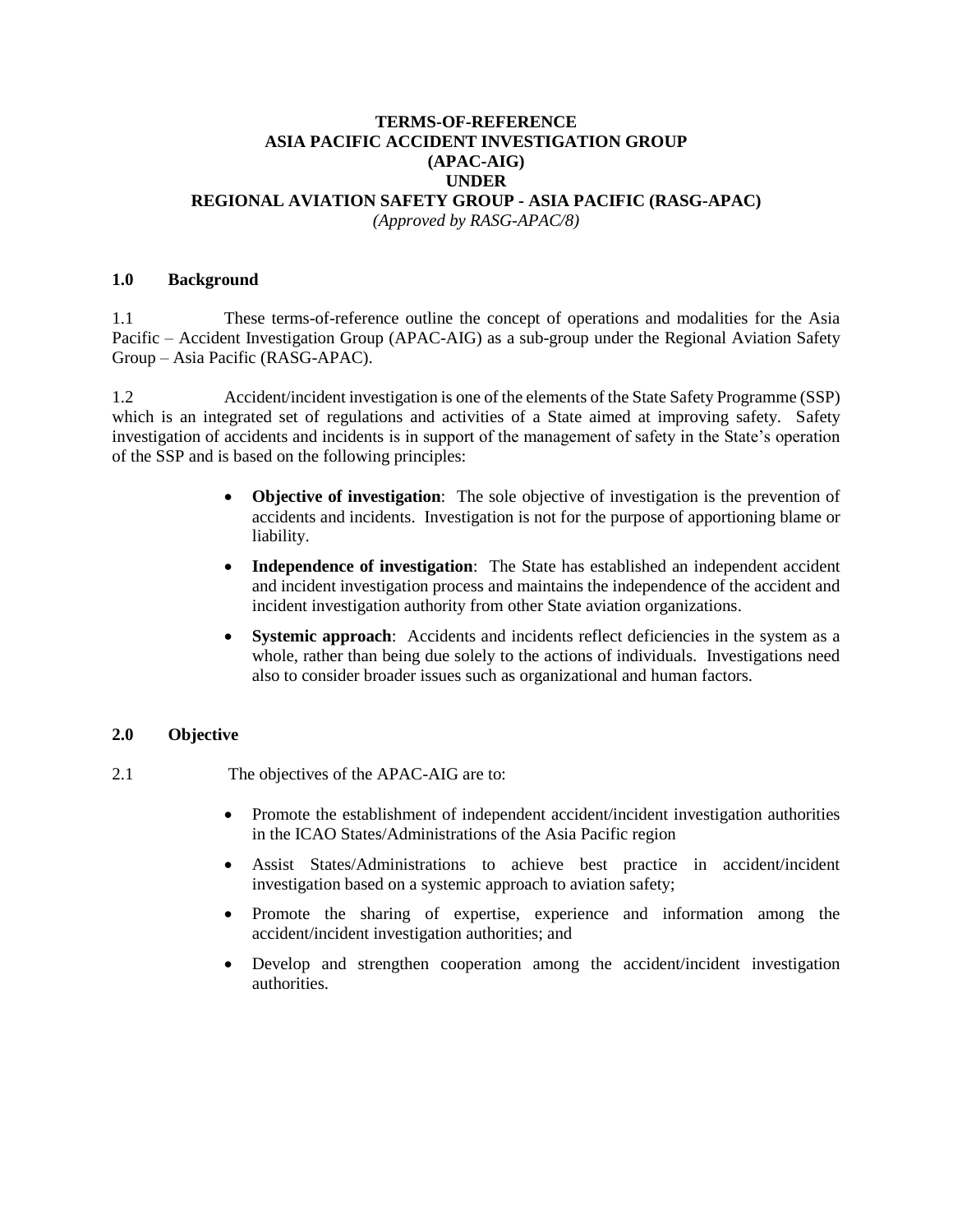2.2 To accomplish the objectives, the APAC-AIG will support the ICAO APAC Office in its efforts to:

- Encourage and assist States/Administrations to establish an independent accident/incident investigation authority as required by paragraph 3.2 of Annex 13 to the Convention on International Civil Aviation;
- Enhance the capabilities and professionalism of the accident/incident investigation authorities;
- Raise the Asia Pacific region's average Effective Implementation rate (EI) in the area of accident/incident investigation; and
- Enhance the investigation capabilities of the Asia Pacific region by developing training opportunities for investigators in the region.

## **3.0 APAC-AIG Modalities**

3.1 The Regional Officer, Flight Safety, ICAO APAC Office will serve as the Secretary. Membership of the APAC-AIG will come from accident investigating organizations in the Asia and Pacific Regions. Others may be invited to participate as appropriate. A Chairperson and Vice Chairperson will be elected from the nominated members from the participating States/Administrations' accident investigation organizations.

3.2 The APAC-AIG will accomplish the following:

- Develop and promote a regional accident/incident investigation cooperative framework in the form of the *Asia Pacific Code of Conduct on Cooperation Relating to Civil Aviation Accident/ Incident Investigation*;
- Develop and maintain a *Database of APAC Accident Investigation Authorities* in order to strengthen coordination between States/Administrations in accident/incident investigation;
- Conduct surveys of accident investigation training needs in the Asia Pacific region and identify States/Administrations and international organizations able to provide that training as required;
- Disseminate accident/incident investigation related communications from ICAO and other regions to States/Administrations in the Asia Pacific region; and
- Support the ICAO APAC Office in its technical assistance to States/Administrations in the area of accident/incident investigation.

3.3 The Chairperson/Secretary will maintain close contact with ICAO to benefit from its advice on the subject and to this effect they/he will provide regular feedback to ICAO on the activities of the APAC-AIG through the RASG-APAC. In addition, they/he will liaise as required with other regional safety teams to benefit from their efforts.